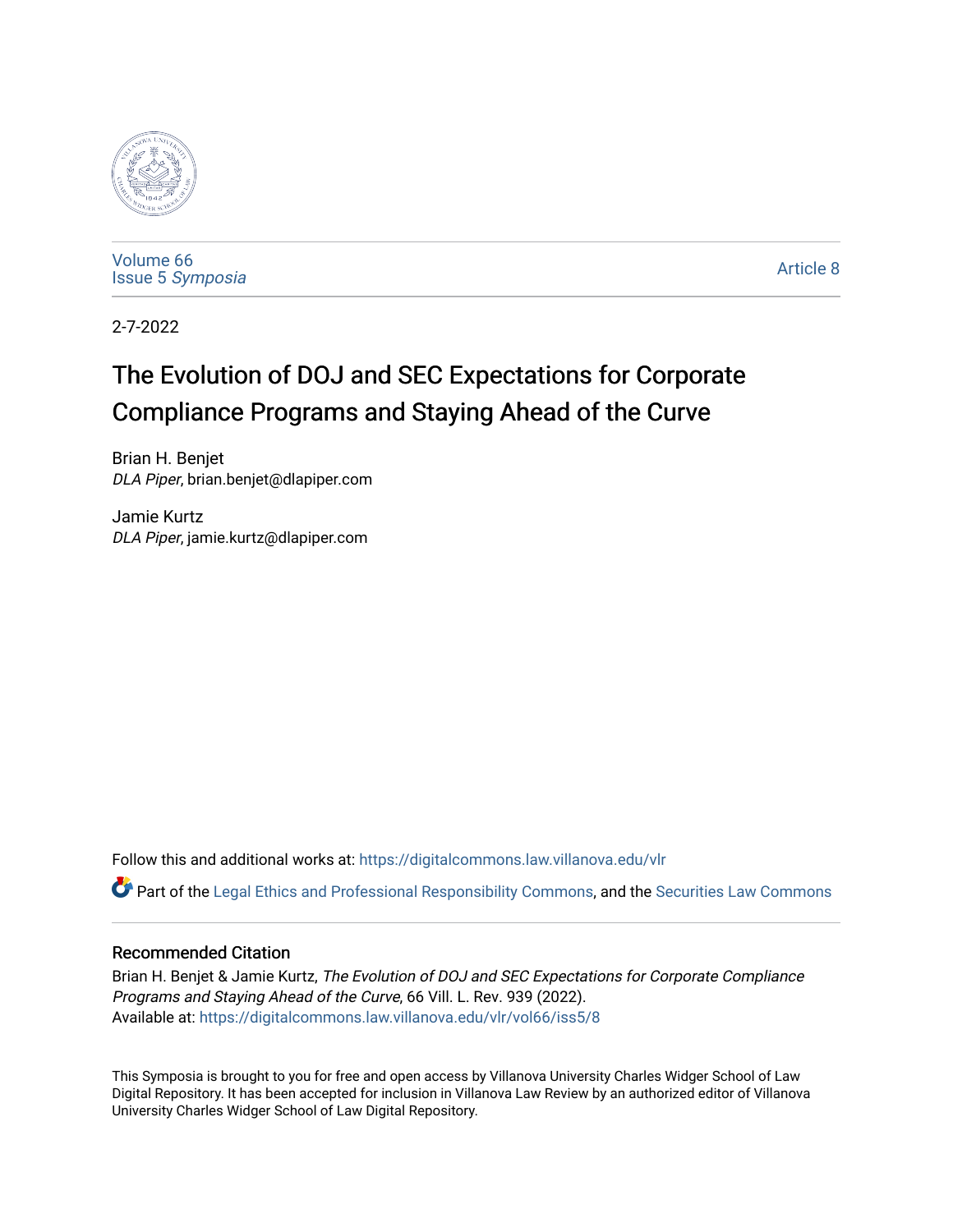2021]

## THE EVOLUTION OF DOJ AND SEC EXPECTATIONS FOR CORPORATE COMPLIANCE PROGRAMS AND STAYING AHEAD OF THE CURVE

#### BRIAN H. BENJET AND JAMIE KURTZ\*

#### I. FINANCIAL SCANDALS OF THE 2000S AND THE DOJ AND SEC RESPONSE

FOR companies hoping to receive credit from the U.S. Department of Justice (DOJ) in the event of wrongdoing, an effective compliance program is essential. For many years, the sole guidance provided by the DOJ were generic mandates contained in the U.S. Sentencing Guidelines. That changed in the early 2000s when public accounting scandals at Enron<sup>1</sup> and WorldCom2 came to light, both of which involved the companies overstating their earnings by billions of dollars. Through both scandals, the DOJ, the U.S. Securities Exchange Commission (SEC), and the public learned the extent to which company officials were involved in the fraudulent activity. The immediate response of the DOJ and SEC was to include imposition of compliance monitors in many resolutions.3 Additionally, the DOJ and SEC began to shift course on compliance programs and

Jamie Kurtz is an Associate at DLA Piper. She focuses her practice on corporate compliance, investigations, and commercial litigation.

1. *See* Press Release, U.S. Sec. & Exch. Comm'n, SEC Charges Jeffrey K. Skilling, Enron's Former President, Chief Executive Officer and Chief Operating Officer, with Fraud (Feb. 19, 2004) (on file with author). The SEC ultimately charged several former Enron executives with violating the books and records, internal controls, and anti-fraud provisions of securities laws in relation to a scheme to falsify Enron's financials by manufacturing earnings and engaging in sham transactions, among other things. *See id.*

2. *See* Press Release, U.S. Sec. & Exch. Comm'n, SEC Files Amended Complaint Against WorldCom To Add Additional Fraud Charge and Two Other New Charges, and Expand the Scope of the Alleged Fraud (Nov. 1, 2002) (on file with author); WorldCom was alleged to have overstated its income on financial statements by \$9 billion through a scheme to defraud investors. *Id.* The SEC received a \$2.25 billion judgment against WorldCom, though the payment received was lower due to WorldCom's bankruptcy. *See* Press Release, U.S. Sec. & Exch. Comm'n, The Honorable Jed Rakoff Approves Settlement of SEC'S Claim for a Civil Penalty Against Worldcom (July 7, 2003) (on file with author).

3. *See, e.g.*, RICHARD C. BREEDEN, REPORT TO THE HONORABLE JED S. RAKOFF, THE UNITED STATES DISTRICT COURT FOR THE SOUTHERN DISTRICT OF NEW YORK ON CORPORATE GOVERNANCE FOR THE FUTURE OF MCI (2003), https://www.sec.gov/ spotlight/worldcom/wcomreport0803.pdf [https://perma.cc/BSV3-VZJP] (WorldCom corporate monitor report).

(939)

<sup>\*</sup> Brian Benjet is a Partner and the Co-Chair of Global Compliance at DLA Piper. He focuses his practice on compliance and government matters, investigations and complex business, and commercial litigation. Prior to joining DLA Piper, Mr. Benjet served as in-house counsel at CIGNA and Verizon Business (previously MCI Inc. and WorldCom, Inc.). Mr. Benjet is also an adjunct professor at Villanova Law School, where he teaches a course on compliance, governance, ethics and risk management.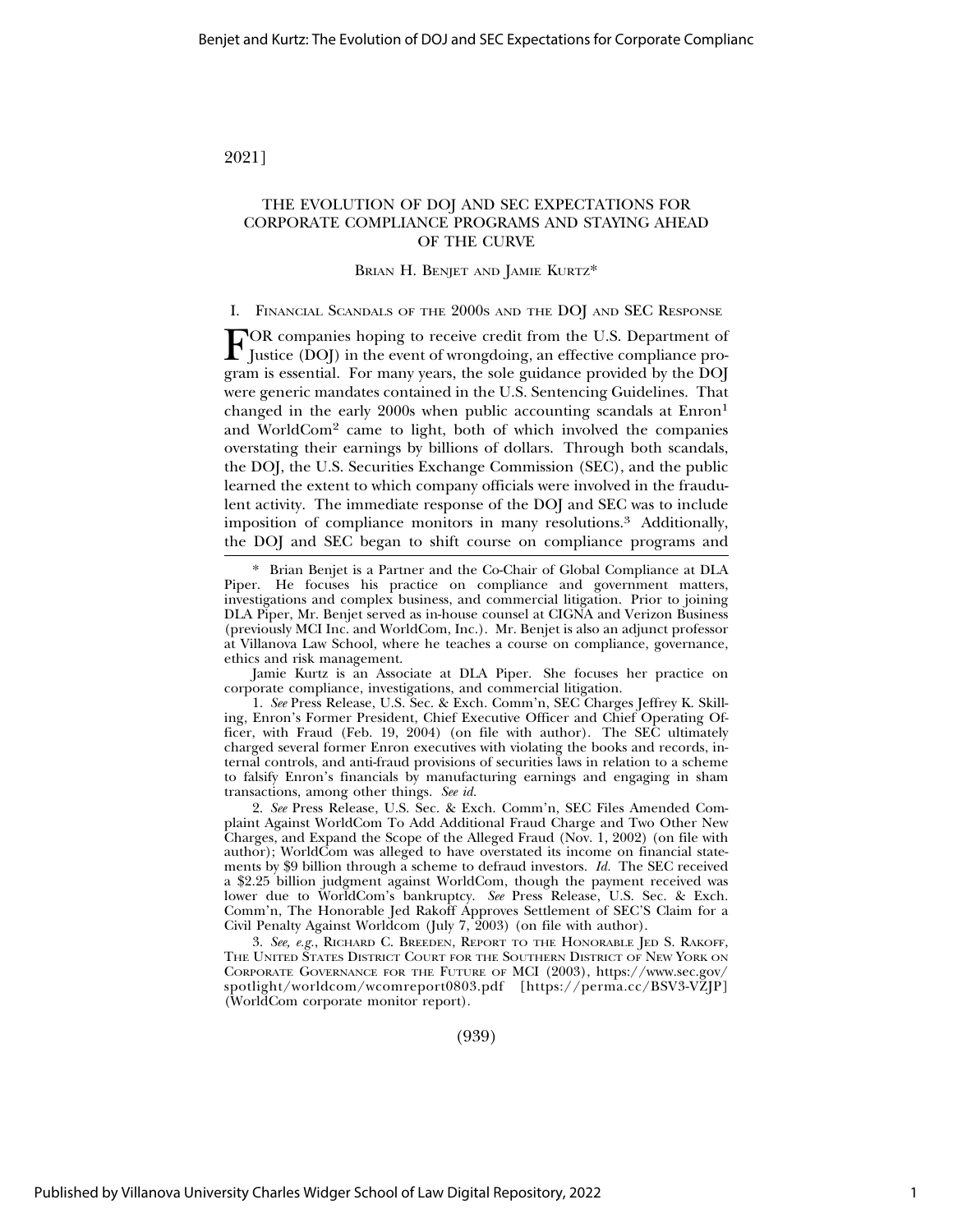#### 940 VILLANOVA LAW REVIEW [Vol. 66: p. 939

make known certain minimum expectations. To discourage similar scandals from occurring, the SEC and DOJ began focusing on requiring internal controls and whistleblower reporting to promote compliance. Companies responded in kind by implementing elaborate internal controls and corresponding certification regimes and standing up anonymous hotlines to accommodate this new "stick" approach propounded by federal regulators.

As it turned out, this "stick" approach pushed by federal regulators did not result in the ethical behaviors they hoped for. New scandals emerged in the wake of the 2008 financial crisis highlighted by the meltdown of the banking sector and the crisis in the mortgage lending and related securities markets. Following the 2008 crisis as well as after several significant settlements for violations of the Foreign Corrupt Practices Act ("FCPA"),<sup>4</sup> the DOJ and SEC shifted course once again. Instead of focusing on reporting, the DOJ began issuing guidance on what it believed were the elements of an effective compliance program. The DOJ has refined its criteria for effective compliance programs over the past ten years, each time with an increasing focus on defining what it believes are the minimum components of a corporate compliance program.

## II. THE DOJ'S CURRENT GUIDANCE FOR CORPORATE COMPLIANCE PROGRAMS

#### A. *Justice Manual*

The Justice Manual provides a starting point for assessing effective corporate compliance programs, as it serves as a guide for federal prosecutors when investigating and prosecuting companies. In deciding whether to bring charges against a company, prosecutors "should" consider several factors known as Filip factors, including "the adequacy and effectiveness of the corporation's compliance program at the time of the offense, as well as at the time of a charging decision" and "the corporation's remedial actions, including, but not limited to, any efforts to implement an adequate and effective corporate compliance program or to improve an ex-

<sup>4.</sup> *See e.g.*, Press Release, U.S. Dep't of Justice, Willbros Group Inc. Enters Deferred Prosecution Agreement and Agrees to Pay \$22 Million Penalty for FCPA Violations (May 14, 2008) (on file with author) (detailing corrupt payments by Willbros Group Inc. and its subsidiary to government officials in Nigeria and Ecuador, resulting in a \$22 million criminal penalty and filing of a deferred prosecution agreement); Press Release, U.S. Dep't of Justice, Siemens AG and Three Subsidiaries Plead Guilty to Foreign Corrupt Practices Act Violations and Agree to Pay \$450 Million in Combined Criminal Fines (Dec. 15, 2008) (on file with author) (detailing guilty plea by Siemens AG and three international subsidiaries for violations of the internal controls and books and records provisions of the FCPA following years of payments for unknown purposes to business consultants and for corrupt payments to foreign officials).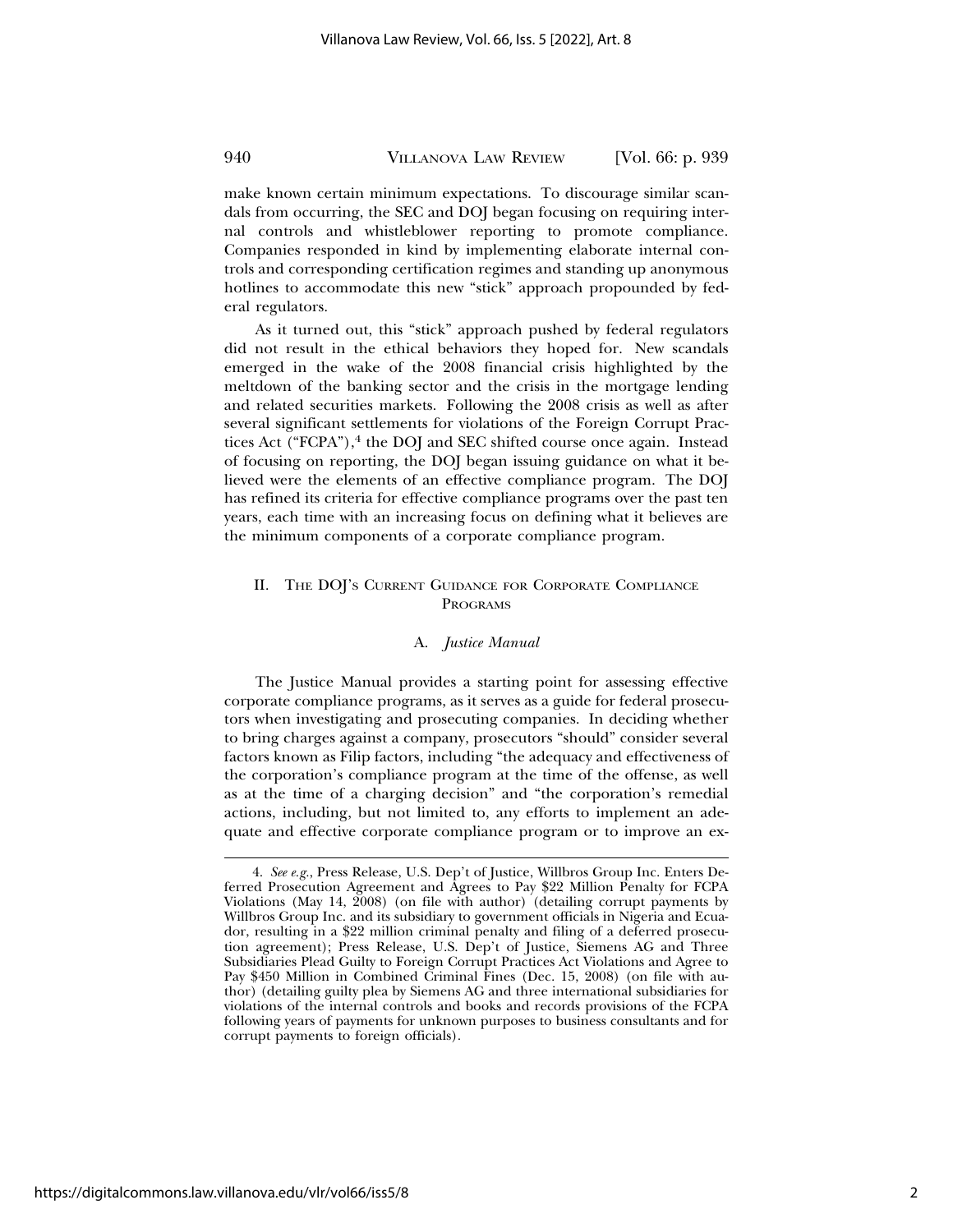2021] EVOLUTION OF EXPECTATIONS 941

isting one[.]"5 While having a compliance program is essential under the Filip factor assessment, the Justice Manual cautions that "the existence of a compliance program is not sufficient[.]"6 Instead, compliance programs must be "adequately designed for maximum effectiveness in preventing and detecting wrongdoing by employees" and corporate management must "enforce[e] the program  $\dots$  [instead of] tacitly encouraging or pressuring employees to engage in misconduct to achieve business objectives."7 Prosecutors are discouraged from assessing compliance programs using a "formulaic" approach; rather, the Justice Manual highlights the importance of considering the strength of a compliance program, including measures that are in place to identify and prevent bad behavior, on their own merits.8

## B. *Sentencing Guidelines*

Like the Justice Manual, the U.S. Sentencing Guidelines (USSG) emphasize the importance of an effective compliance program when prosecutors recommend sentences and judges impose sentences against companies for violations of the law. To receive credit in the sentencing process, a company must "(1) exercise due diligence to prevent and detect criminal conduct; and (2) otherwise promote an organizational culture that encourages ethical conduct and a commitment to compliance with the law."9 To do so, companies are required to establish procedures to detect misconduct, ensure that management is knowledgeable about and responsible for the effective operation of the compliance program, and monitor and educate employees.10 Companies must "evaluate periodically the effectiveness of the organization's compliance and ethics program" and make modifications to prevent misconduct based on prior bad acts.<sup>11</sup>

#### C. *FCPA Guide*

In 2012, the SEC and the DOJ released *A Resource Guide to the U.S. Foreign Corrupt Practices Act* ("Resource Guide") providing, for the first time, guidance on the elements of a compliance program. While the Resource Guide focused on the FCPA, its guidance was also applicable to corporate compliance programs. The Resource Guide cautioned that "[c]ompliance programs that employ a 'check-the-box' approach may be

<sup>5.</sup> *Justice Manual § 9-28.300—Factors to Be Considered*, U.S. DEP'T OF JUST., https://www.justice.gov/jm/jm-9-28000-principles-federal-prosecution-business-organizations [https://perma.cc/7P48-6GWZ] (last updated July 2020).

<sup>6.</sup> *Id. § 9-28.800—Corporate Compliance Programs* (last modified July 2019).

<sup>7.</sup> *Id.*

<sup>8.</sup> *See id.*

<sup>9.</sup> U.S. SENTENCING GUIDELINES MANUAL § 8B2.1(a) (U.S. SENTENCING COMM'N 2013).

<sup>10.</sup> *See generally id.* § 8B2.1(b).

<sup>11.</sup> *Id.* § 8B2.1(b)(5)(B); *see also id*. § 8B2.1(b)(7).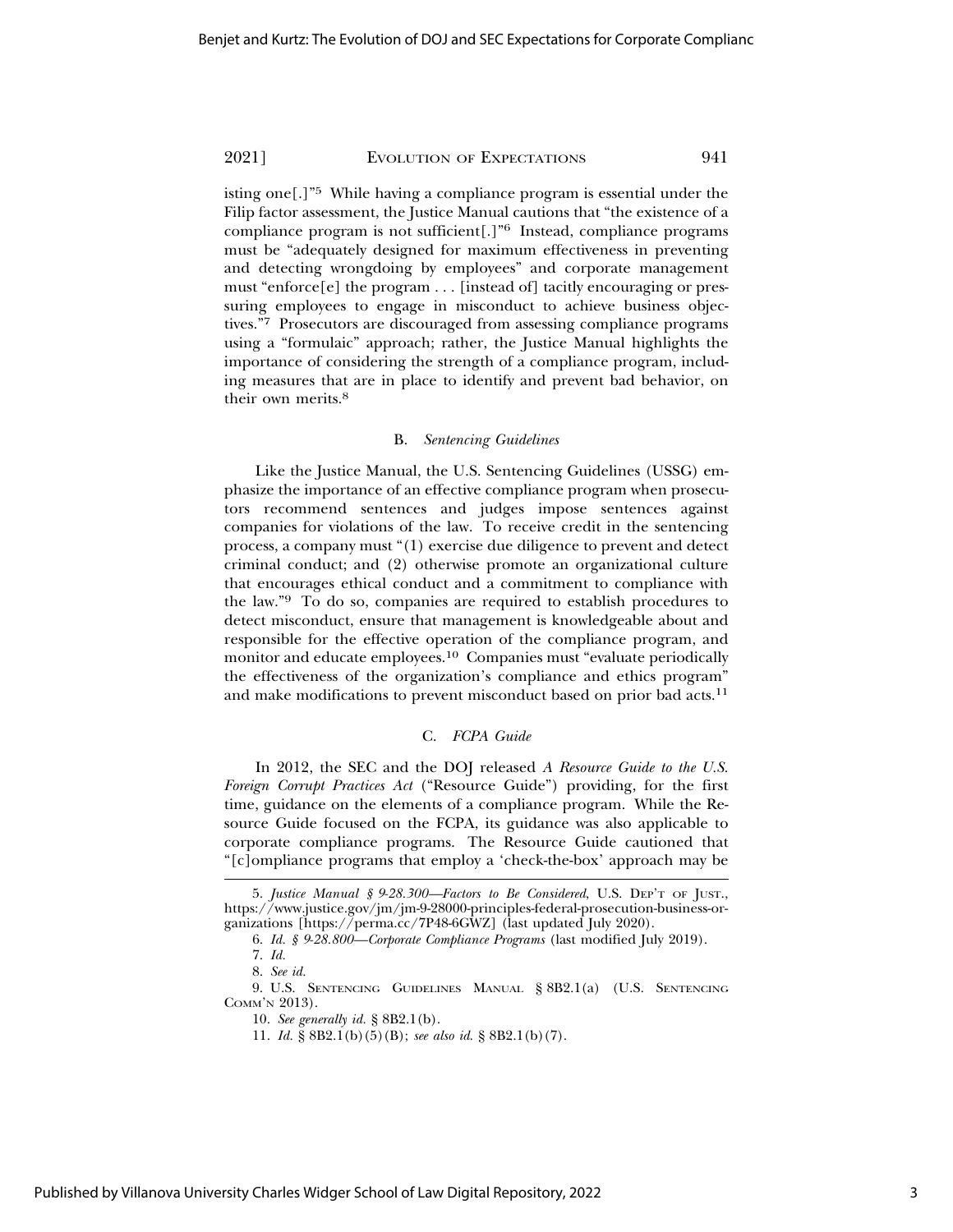## 942 VILLANOVA LAW REVIEW [Vol. 66: p. 939

inefficient and, more importantly, ineffective."12 The Resource Guide cites (1) "Commitment from Senior Management and a Clearly Articulated Policy Against Corruption;" (2) "Code of Conduct and Compliance Policies and Procedures;" (3) "Oversight, Autonomy, and Resources;" (4) "Risk Assessment;" (5) "Training and Continuing Advice;" (6) "Incentives and Disciplinary Measures;" (7) "Third-Party Due Diligence and Payments;" (8) "Confidential Reporting and Internal Investigation;" (9) "Continuous Improvement;" and (1) "Pre-Acquisition Due Diligence and Post-Acquisition Integration" for mergers and acquisitions.13 The Resource Guide was updated in 2020 to expand the requirements of an effective compliance program, including asking whether a compliance program is "adequately resourced and empowered to function effectively" and whether companies apply "lessons learned" from reported violations and investigations.<sup>14</sup>

#### D. *Evaluation of Corporate Compliance Program Guidelines*

The culmination of the Justice Manual and the USSG is seen in the DOJ's Evaluation of Corporate Compliance Programs guidelines ("Guidelines").15 The Guidelines, which are meant to assist prosecutors in determining the outcome of a corporate offense by looking at the company's compliance program at the time that the offense occurred, were updated in 2020.16

In evaluating corporate compliance programs, that Guidelines instruct prosecutors to focus on three questions: (1) "Is the corporation's compliance program well designed?"; (2) "Is the program being applied earnestly and in good faith" such that it is "adequately resourced and empowered to function effectively?"; and (3) "Does the corporation's compliance program work in practice?"17 Picking up on the Justice Manual rejection of a "one-size-fits-all" approach, the 2020 revisions to the Guidelines explicitly state that "the Criminal Division does not use any rigid formula to assess the effectiveness of corporate compliance programs" and instead "make[s] a reasonable, individualized determination in each case that considers various factors including, but not limited to, the company's size, industry, geographic footprint, regulatory landscape, and other fac-

<sup>12.</sup> *See* U.S. DEP'T OF JUSTICE, CRIM. DIV. & U.S. SEC. & EXCH. COMM'N, EN-FORCEMENT DIV., A RESOURCE GUIDE TO THE U.S. FOREIGN CORRUPT PRACTICES ACT 57 (2012), https://www.sec.gov/spotlight/fcpa/fcpa-resource-guide.pdf [https:// perma.cc/XYU8-KP3Y].

<sup>13.</sup> *Id.* at 57–62.

<sup>14.</sup> *Id.* at 57, 67.

<sup>15.</sup> *See generally* U.S. DEP'T OF JUST., CRIM. DIV., EVALUATION OF CORPORATE COMPLIANCE PROGRAMS (2020), https://www.justice.gov/criminal-fraud/page/ file/937501/download [https://perma.cc/Z6MV-CL8C].

<sup>16.</sup> *See id.*

<sup>17.</sup> *Id.* at 2 (internal quotation marks omitted).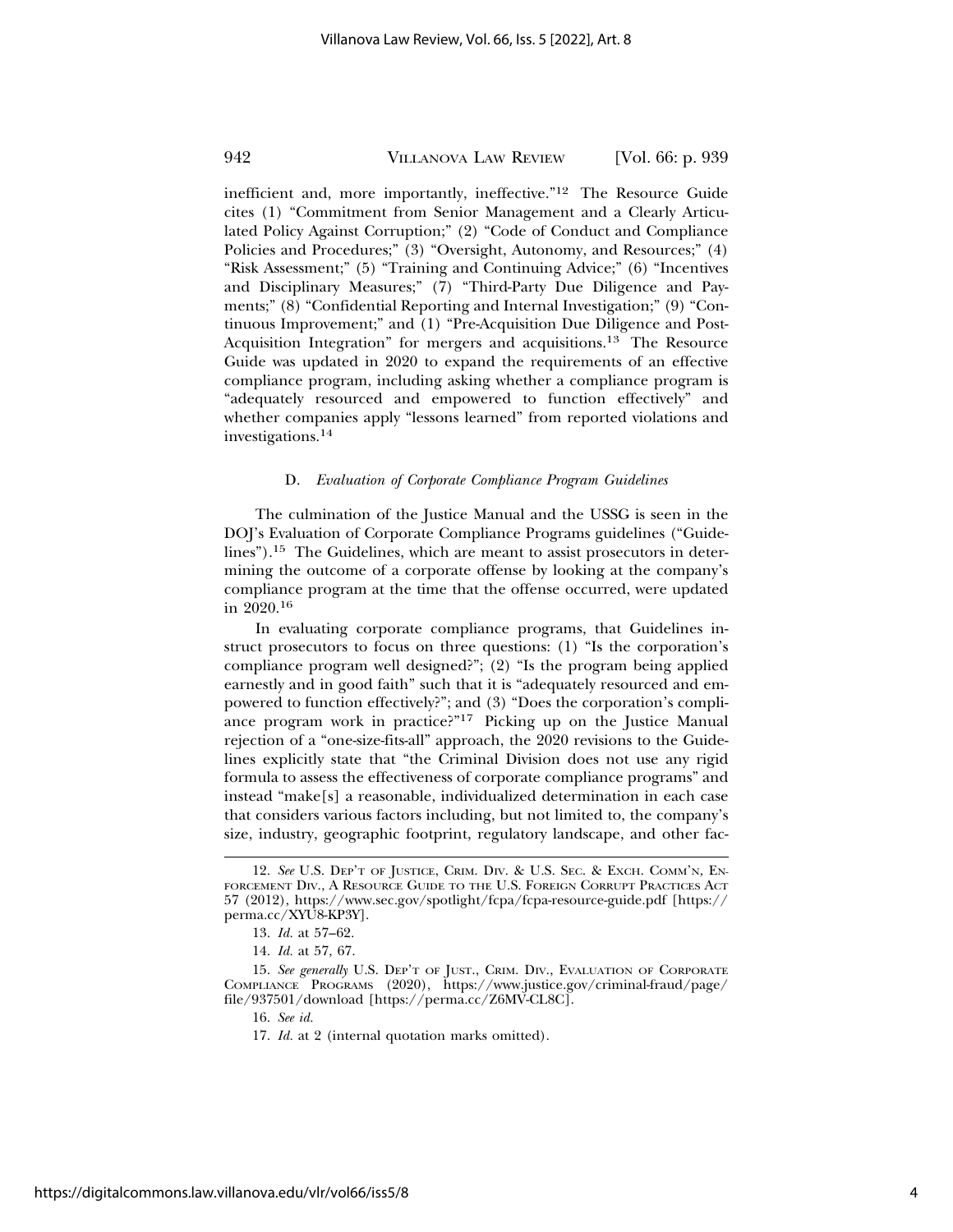2021] EVOLUTION OF EXPECTATIONS 943

tors, both internal and external to the company's operations, that might impact its compliance program."18

In assessing whether a compliance program is well-designed, the Guidelines instruct a prosecutor to first look at "why the company has chosen to set up the compliance program the way that is has, and why and how the company's compliance program has evolved over time."19 The Guidelines make clear that the answer to these questions is not formulaic and that companies must be adaptive to their particular circumstances if they want to receive credit for their compliance programs. Assessing risk when establishing a compliance program is not enough. Instead, prosecutors consider "revisions to corporate compliance programs in light of lessons learned" as a form of "risk-tailoring."20 Similarly, having the staples of an effective compliance program—policies and procedures, training, and a confidential reporting system—is not enough. The DOJ expects policies, procedures, and trainings to be updated to reflect companies' risk profile and to educate employees based on past behavior.<sup>21</sup> To have an effective compliance program, companies must "collect[ ], track[ ], analyze[ ], and use[ ] information from its reporting mechanisms," including investigations carried out in response to complaints received.22 Similarly, prosecutors must consider whether a compliance program is adequately resourced and appropriately empowered on an individual basis in light of a company's particular circumstances.<sup>23</sup>

In addition to emphasizing the need for individual assessment of a compliance program, the 2020 revisions also highlight the importance of data resources to maintaining an effective compliance program. Through a new section entitled "Data Resources and Access," the Guidelines now highlight the need for companies to have access to data to monitor compliance and test "policies, controls, and transactions[.]"<sup>24</sup> Companies are expected to use this data to help evolve their compliance programs "to address existing and changing compliance risks."25

24. *Id.* at 12.

25. *Id.* at 14.

<sup>18.</sup> *Id.* at 1.

<sup>19.</sup> *Id.* at 2.

<sup>20.</sup> *Id.* (internal quotation marks omitted) (citing *Justice Manual § 9-28.800*, *supra* note 6).

<sup>21.</sup> *See id.* at 2–6.

<sup>22.</sup> *Id.* at 7.

<sup>23.</sup> *See id.* at 11 ("[P]rosecutors should address the sufficiency of the personnel and resources within the compliance function, in particular, whether those responsible for compliance have:  $(1)$  sufficient seniority within the organization; (2) sufficient resources, namely, staff to effectively undertake the requisite auditing, documentation, and analysis; and (3) sufficient autonomy from management, such as direct access to the board of directors or the board's audit committee. The sufficiency of each factor, however, will depend on the size, structure, and risk profile of the particular company.").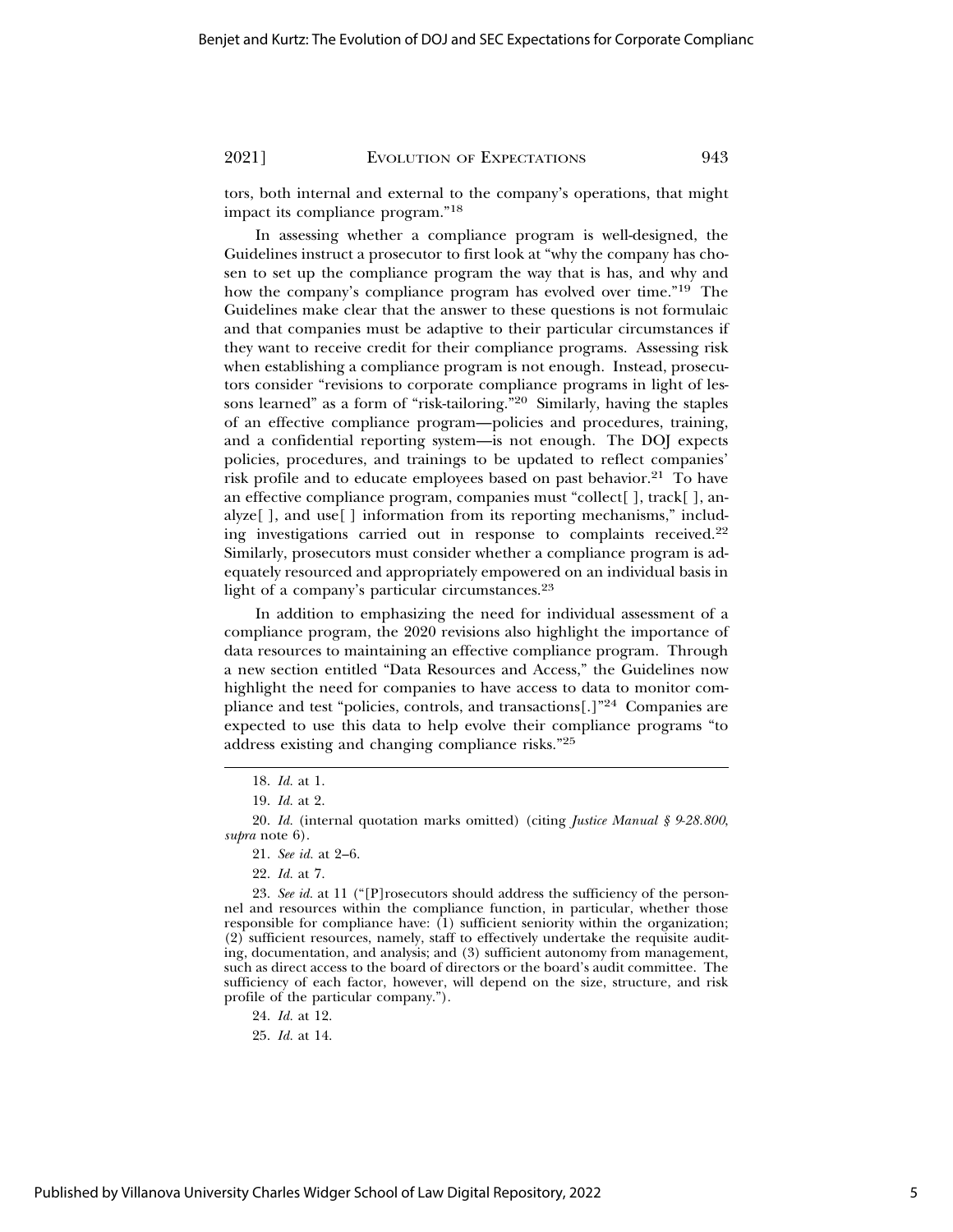## 944 VILLANOVA LAW REVIEW [Vol. 66: p. 939

Having learned through several public scandals spanning decades, the DOJ has gone from a reactive approach to compliance to one that is prescriptive. To receive credit, the DOJ expects companies to take steps to identify compliance concerns and remediate them in order to be effective. What is not clear is what the DOJ considers to be an effective compliance program and what concrete steps a company should take to ensure its compliance program is effective.

#### III. NEXT STEPS AND STAYING AHEAD OF DOJ EXPECTATIONS

Compliance officers today should not be thinking about checking the boxes and at least on paper meeting the requirements set out in the Evaluation of Corporate Compliance Program Guidelines. It is tempting to simply point to a policy or process that "satisfies" each element of a compliance program enumerated by the DOJ and call it a day. However, focusing on ethical decision making and proactive early detection of potential issues should be prioritized. Whether it is Wells Fargo<sup>26</sup> or General Motors,  $2^7$  the existence of a compliance program with the required elements is not sufficient to ward off significant scandals. With this in mind, there are two areas that can be better leveraged to avoid bad corporate behavior.

First, engaging the hearts and minds of employees and encouraging ethical decision making is key. Technology provides new and more effective ways to reach and communicate with employees. For example, apps can be placed on employees' mobile devices and can be loaded with relevant policies and guidance on the go. Further, these apps can be used to automatically send relevant communications and alerts to employees at key times. Such as sending an alert when a sales employee arrives in China alerting them of the company's gifts and hosting guidelines customized to the Chinese market. Providing information in a user-friendly format at a time when it is needed and relevant will foster positive behaviors. It is key to meet employees where and when it makes sense. Contrast this with simply providing an annual generic online training, which can be quickly forgotten. Ultimately, increasing awareness and changing behaviors must be a key goal of any successful compliance program.

Second, the changes to the Justice Manual, USSG, and Guidelines make clear that data plays an increasingly important role in the assessment

<sup>26.</sup> *See* INDEPENDENT DIRECTORS OF THE BOARD OF WELLS FARGO & CO., SALES PRACTICES INVESTIGATION REPORT (2017), https://www08.wellsfargomedia.com/assets/pdf/about/investor-relations/presentations/2017/board-report.pdf [https:/ /perma.cc/S5PU-2TJB] (detailing root cause for opening of unauthorized accounts and selling of unwanted products by Wells Fargo employees, including the role of management).

<sup>27.</sup> *See* Press Release, U.S. Sec. & Exch. Comm'n, General Motors Charged With Accounting Control Failures (Jan. 18, 2017) (on file with author) (stating that General Motors agreed to pay \$1 million following allegations of deficient internal accounting controls after accountants did not evaluate the likelihood of a recall resulting from a defective ignition switch for over a year).